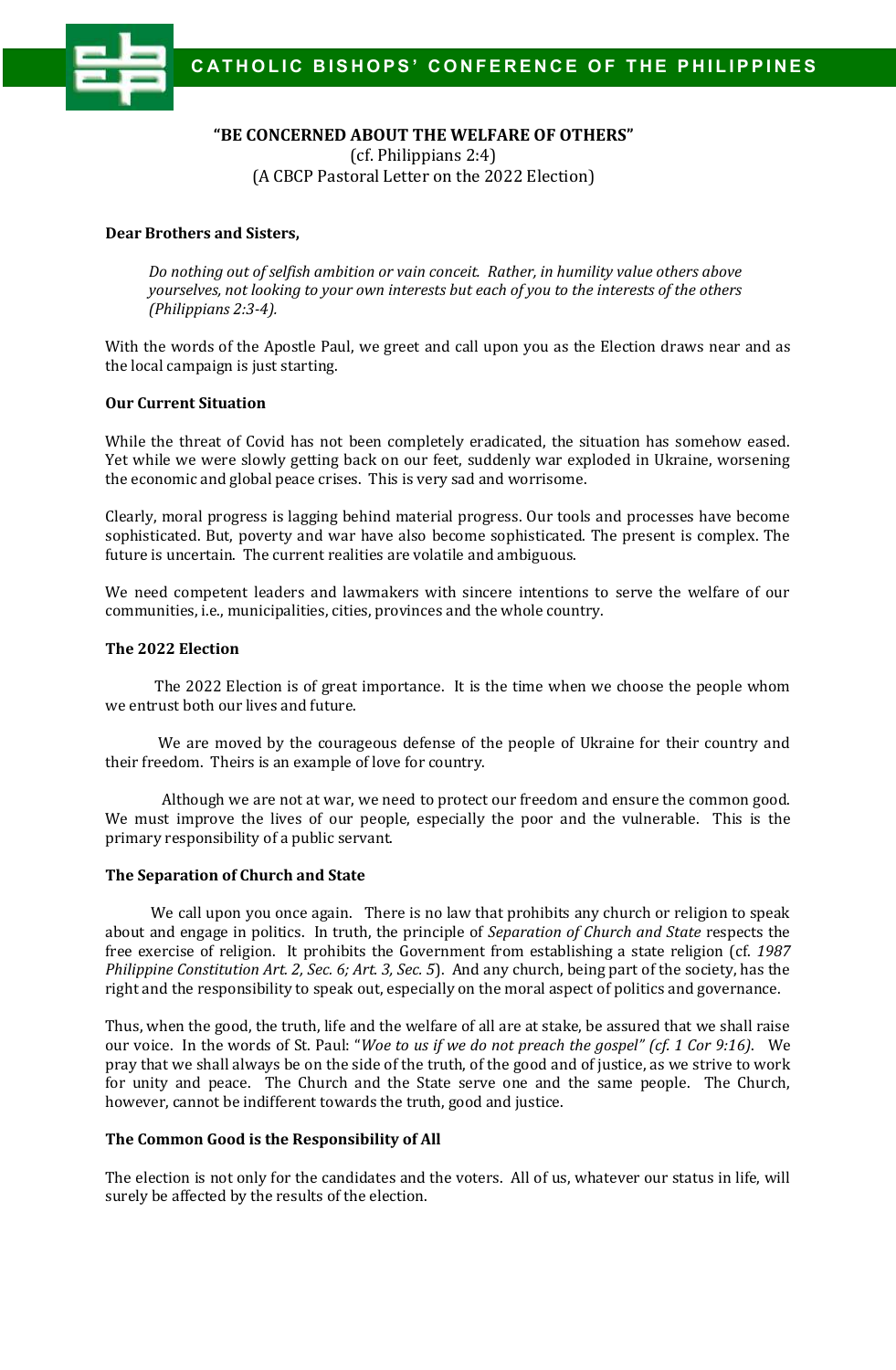Each vote is important, so important that it is sought, bought or even stolen. Our vote is our voice and decision. When we sell our vote, we lose our voice and our decision. It is like giving up our freedom and our future.

 And we should be reminded that taking advantage of the poverty and vulnerability of people in order to acquire votes or advance one's selfish gain is a serious offense against God.

May we not forget: the welfare of all is everybody's responsibility. All of us, whether voters or not, have an important role to play. All of us have something to contribute to the welfare of our nation. Can we afford to be indifferent while our freedom and our future are at stake?

#### **Our Suggestions**

We, therefore, recommend the following:

1. Let us continue with our conversations, scrutiny and evaluation (circles of discernment) of (a) the political and social situation; and (b) national and local candidates.

Let us seek those candidates who prioritize Life and Dignity of the Human Person; protect the Family, Community, and encourage Participation; defend Rights and fulfill Responsibilities; demonstrate preferential option for the Poor and Vulnerable; uphold the Dignity of Work and the Rights of Workers; work for Solidarity; and care for God's Creation.

Let us identify the candidates who put the welfare of the nation above their personal interests. We can employ the 'LASER test' on the candidates. LASER stands for *L.ifestyle, A.ction, S.upporters, E.lection conduct and R.eputation of a candidate.*

2. Let us continue with our *Voter's Education* towards *Voter's Empowermen*t in view of electing freely and towards greater political and social engagement of every citizen. Let us remember: Our engagement and concern for others do not end with the election.

3. Let us uphold and not compromise our moral principles in the task of political engagement and nation building. Let us follow our conscience, striving to maintain an informed and correct conscience.

While there may be a lot hindrances and challenges in ensuring the welfare of our country, may we not allow ourselves to be overcome by any fear or threat. May we not be paralyzed by evil nor by our own failures. Upholding the good is a fight against evil. Let us not give up the search for truth and our concern for the common good.

4. Let us be on guard against the suspicious and the dubious. Let us be vigilant and call out those who use violence, money and power, or other forms of cheating; those who spread lies and hatred; those who manipulate people for their own personal interest; and those who take advantage of the weak and the vulnerable.

Let us demand accountability and transparency from the candidates, our leaders and ourselves. We all want a fair election.

5. Let us continue praying, doing good to our neighbor, offering sacrifices and begging God for the grace of a credible, peaceful and successful election for our common good.

## **A Call for Concern**

 Dear brothers and sisters, let us participate and express ourselves in a just, respectful and peaceful manner. Let us fight indifference. Let us especially be concerned for the welfare of our people and country.

Perhaps there are those among us who have always been mere spectators – unconcerned until they are personally affected; simply waiting for the results of the election without lifting a finger. Where, then, is the love and care for our neighbor?